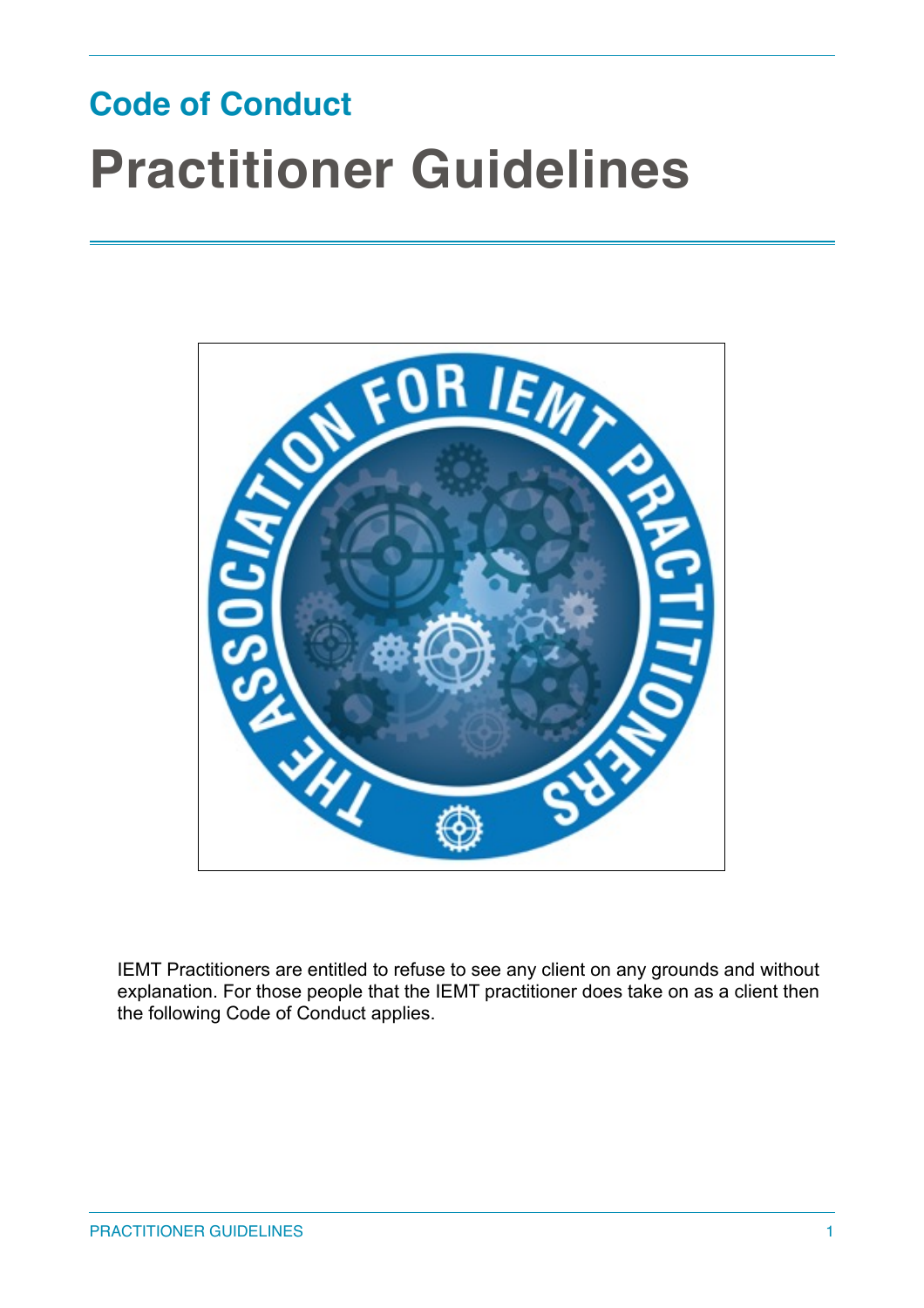# **The Code of Conduct for IEMT Practitioners**

Signing this Code of Conduct is a requirement for all members of The Association for IEMT Practitioners.

# **Treat people as individuals**

It is important to remember that whilst IEMT is often a procedural and sequential practice, all clients are individuals with different needs, values and outlooks in life.

- You must treat people as individuals and respect their dignity.
- Even when being therapeutically provocative, you must do so by treating people with kindness and consideration.
- Where appropriate you must act as an advocate for those in your care, helping them to access relevant health and social care, information and support that may be required in addition to, or instead of, IEMT.

# **Respect people's confidentiality**

- You must respect people's right to confidentiality.
- You must disclose information if you believe someone may be at risk of harm, in line with the law of the country in which you are practising. If in doubt, please contact the association directly for advice.
- You are requested to use discretion if approaching clients in order to ask for testimonials. We regard it to be best practice to avoid requesting testimonials from any clients who have suffered trauma and clients who are emotionally vulnerable. You must not use any form of coercion or reward when seeking testimonials.

# **Ensure you gain consent**

- You must ensure that you gain consent before you begin any treatment or care.
- You must respect and support people's rights to accept or decline treatment and care.
- Any client may withdraw consent to treatment at any time without explanation.
- There are absolutely no circumstances where in the capacity of an IEMT practitioner you may use subterfuge, coercion or any other form of force or persuasion to administer IEMT or any other treatment process or technique upon any individual.
- You must uphold all your clients rights to be fully involved in decisions about their care and treatment, *this includes young children who's right to refuse treatment exceeds that of their parents request that you give treatment to their child.*
- *Y*ou must be able to demonstrate that you have acted in someone's best interests if you have provided care in a psychiatric emergency.

# **Maintain clear professional boundaries.**

- You are *strongly advised* to refuse any gifts, favours or hospitality that might be interpreted as an attempt to gain preferential treatment.
- You must not ask for or accept loans from anyone in your care or anyone close to them.
- You must establish and actively maintain clear sexual and emotional boundaries at all times with people in your care, their families and carers.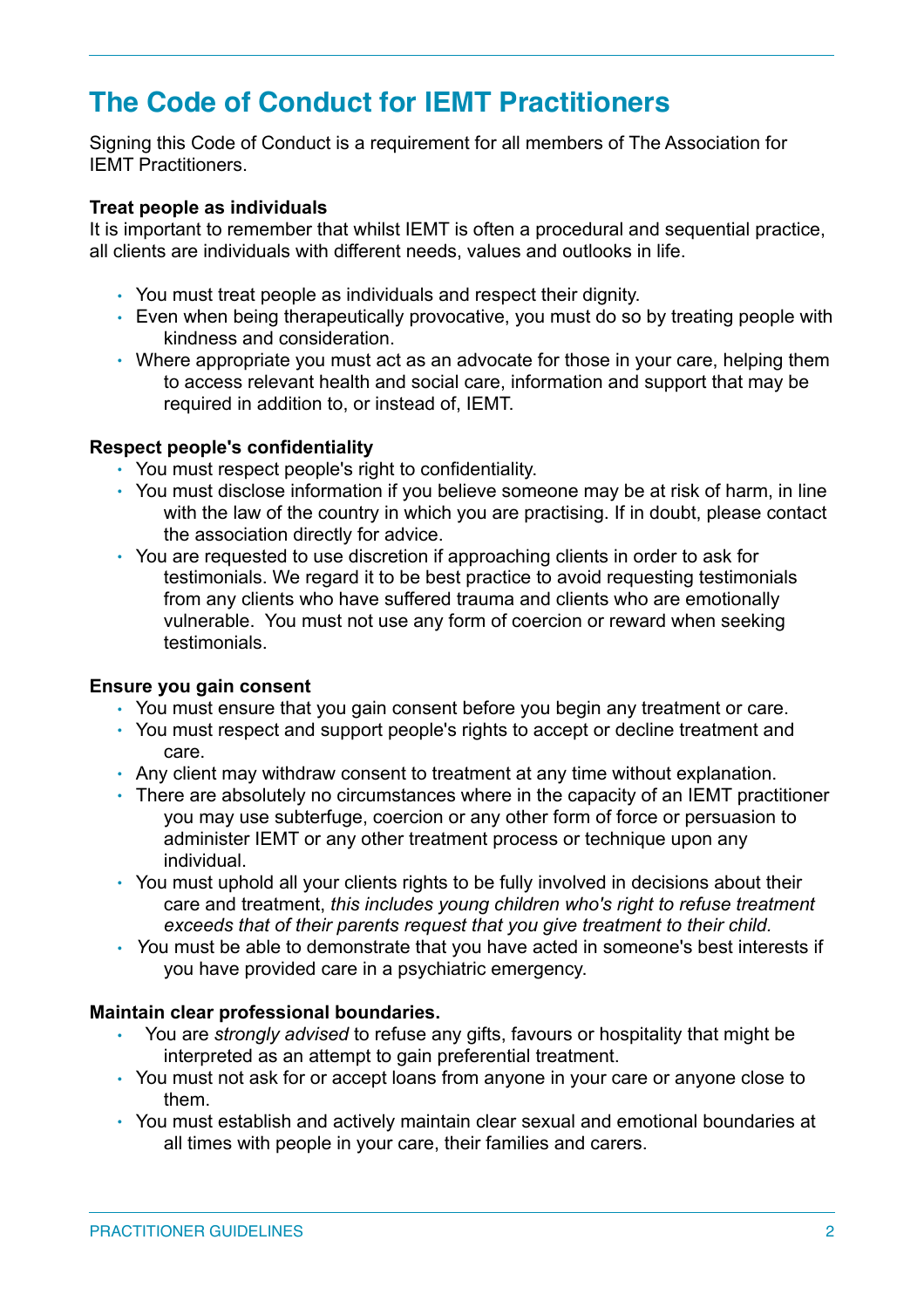# **Share information with your colleagues**

• You must work with colleagues to monitor the quality of your work and maintain a high standard of practice.

# **Working as part of an association**

- You must work co-operatively and respect the skills, expertise and contributions of your colleagues.
- You must be willing to share your skills and experience for the benefit of your colleagues.
- You must consult and take advice from colleagues when appropriate.
- You must treat your colleagues fairly and without discrimination.
- You must make a referral to another practitioner when it is in the best interests of someone in your care.

# **Manage risk**

- You must act without delay if you believe that you, a colleague may be putting a client or trainee at risk. In the first instance you must always contact the appropriate authorities where appropriate and also inform The Association for IEMT Practitioners.
- You must inform The Association for IEMT Practitioners if you experience problems that prevent you working within this Code.

# **Use the best available evidence**

- You must deliver care based on the best available evidence or best practice.
- You must ensure any advice you give is evidence based if you are suggesting healthcare products, remedies, dietary practices or services.
- Keep your skills and knowledge up to date.
- You must have the knowledge and skills for safe and effective practice when working without direct supervision.
- You must recognise and work within the limits of your competence.
- You must take part in appropriate learning and practice activities that maintain and develop your competence and performance.

# **Act with integrity**

- You must practice within the laws of the country in which you are working.
- You must inform the Association i*n the strictest confidence* if you have been cautioned, charged or found guilty of a criminal offence relevant to your IEMT practice.
- You must act immediately to put matters right if someone in your care has suffered harm for any reason.

# **Be impartial**

- You must not abuse your privileged position for your own ends.
- You must ensure that your professional judgment is not influenced by any commercial considerations.
- Uphold the reputation of The Association for IEMT Practitioners and that of your fellow members.
- You must cooperate with the media only when you can confidently protect the confidential information and dignity of those in your care.